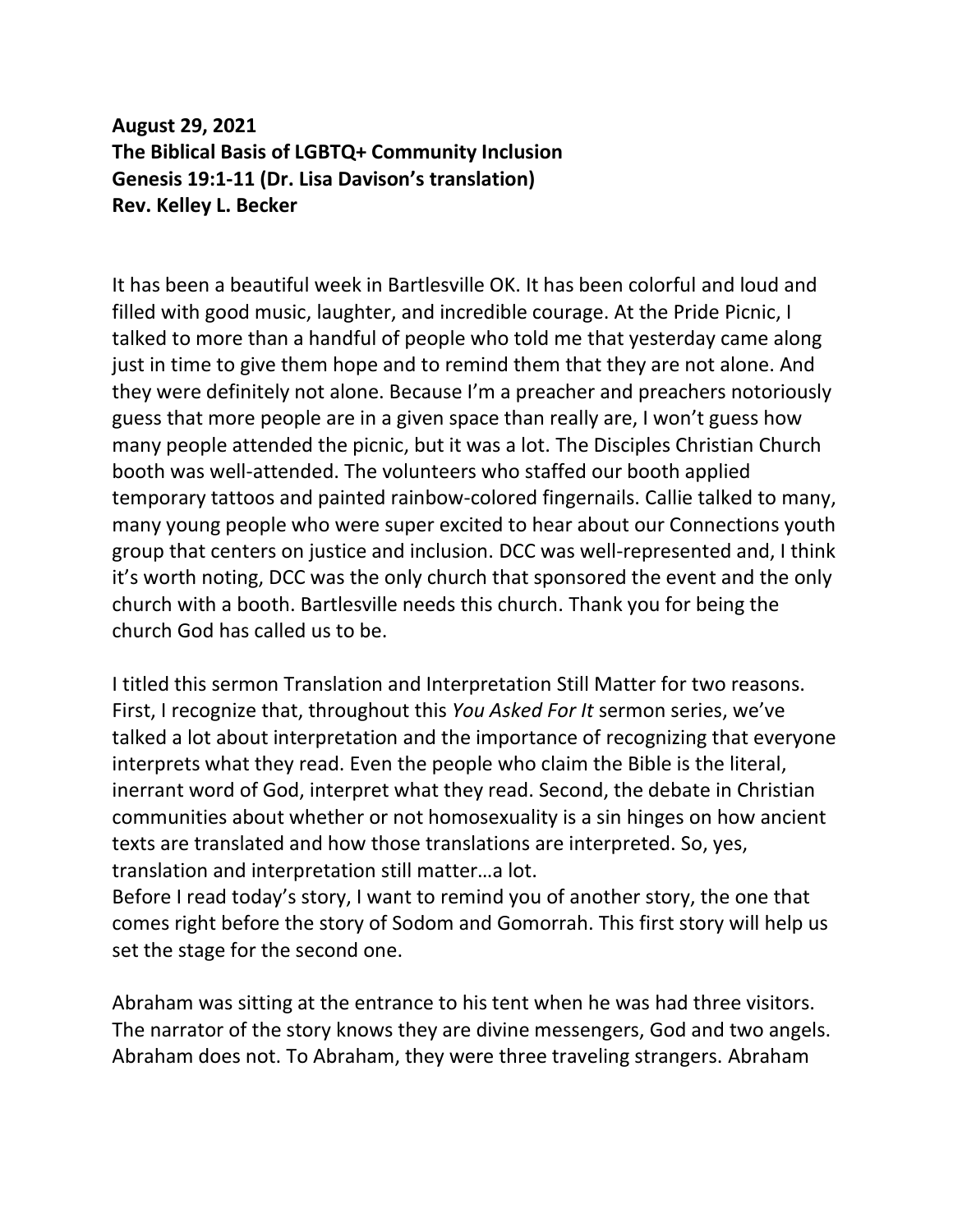bowed to them, offered them water, the chance to wash their feet, and a place to rest. He also offered them bread to eat.

The visitors took Abraham up on his offer. Abraham out did himself though. He went into the tent and directed Sarah, his wife, to make cakes from the best flour and he went out to his herd and chose a calf and told his servant to prepare it. The original offer of a little bread and water turned into a feast with cakes, meat, curds, and milk. The visitors were served the feast and Abraham stood by as they ate what had been prepared. This is an example of over-the-top hospitality. Hospitality has high value in the Jewish tradition.

God came with a message for Abraham that day. The message was that Sarah would have a son. It is important to note, Abraham and Sarah were not young people. They weren't even middle-aged people. Sarah was in the tent and overheard what God said to Abraham, and she laughed, and God heard her. Sarah said she didn't laugh, but God said, "Oh yes, you did laugh." The couple eventually had a baby named Isaac whose name means "one who laughs."

After this exchange, the visitors left Abraham's home and started walking toward Sodom. Abraham, again a very gracious host, walked along with them for a while. Because God had chosen Abraham as the patriarch of God's people, God confided in him, "how great is the outcry against Sodom and Gomorrah and how very grave their sin! I must go down and see whether they have done altogether according to the outcry that has come to me; and if not, I will know." At this point, the two angels with them continue the journey to Sodom and God and Abraham stopped to talk.

The gist of the conversation is that Abraham feared God was planning to do away with everyone in Sodom and he wanted to know if God would be merciful to the people who were righteous or would God just wipe them all out. And the two begin to haggle, which was customary in the Middle East. Abraham wanted to know, what if there were 50 righteous men in Sodom, or 40 or 30 or 20 or 10? Would God destroy the city, including them? And God's final word, "For the sake of the 10 I will not destroy it." And God went on God's way.

Meanwhile, the angels made their way to Sodom and that is where we pick up today's text. I am reading Phillips Theological Seminary Hebrew Bible and Hebrew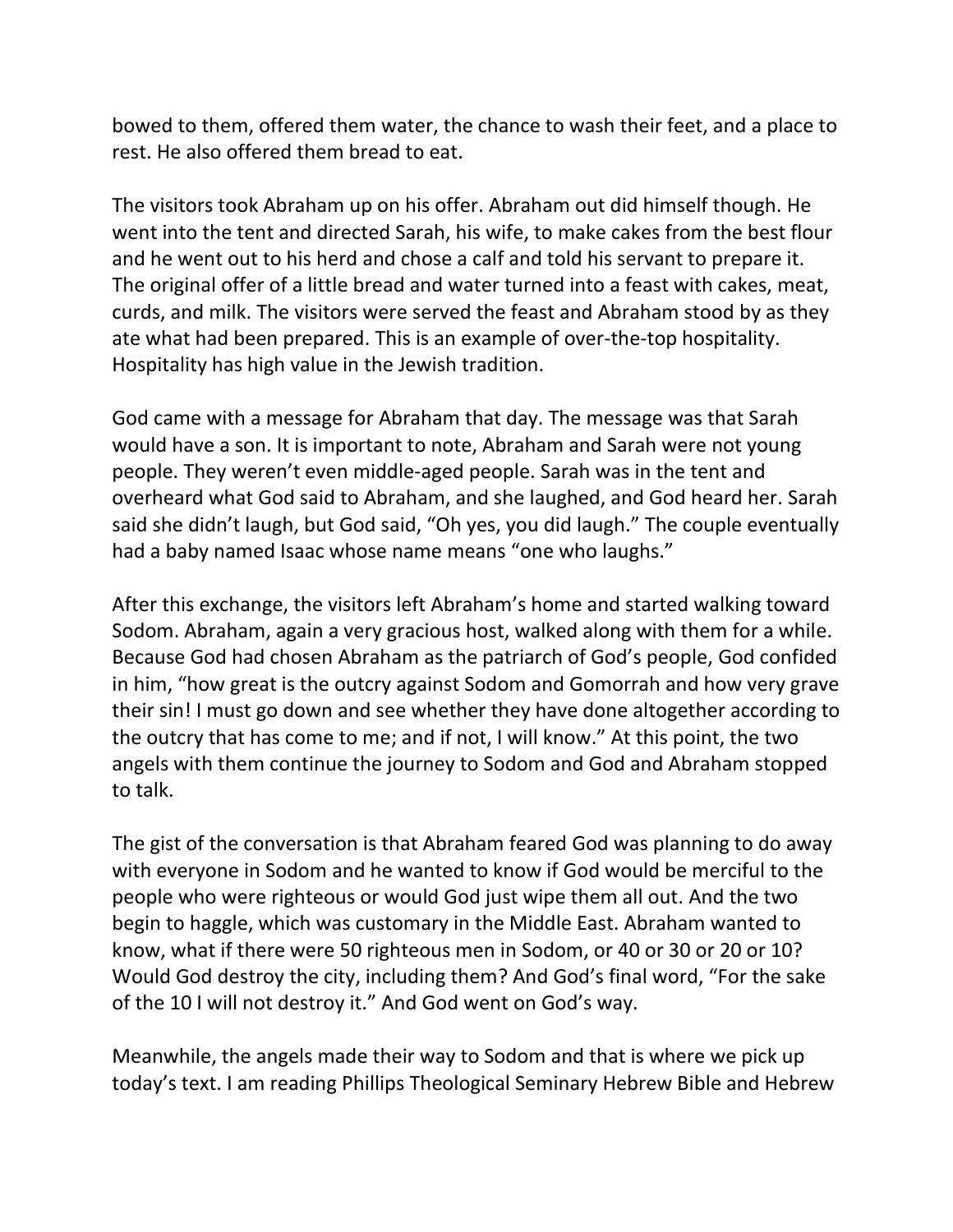language professor, Rev. Dr. Lisa Davison's translation of the story. As I am reading it, I would like you to think about two things: First, how is this story like the story of Abraham I just told? And second, how is Dr. Davison's translation different from translations you have heard or read in the

past?

1The two messengers came to Sodom in the evening, while Lot was sitting at the gate of Sodom. Then Lot saw and arose to greet them, he bowed his face to the ground. 2Then he said, "Please my lords, turn to the house of your servant, spend the night, and wash your feet. Then you may arise early and be on your way." But they said, "No, in the square we will spend the night." 3He urged them strongly, so they turned to him and came to his house. He made for them a feast and baked unleavened bread, and they ate. 4At evening they lay down, when the people of the city, the people of Sodom from the youngest to the eldest, all the people of Sodom to the last one, surrounded the house. 5They called out to Lot and said to him, "Where are the persons who came to you tonight? Bring them out that we may know them." 6Then Lot went out to them to the entrance and shut the door after him. 7And he said, "Please, my friends, do not do such evil. 8Look, I have two daughters, who have not known a man, let me bring them out to you and you do to them whatever you wish, only to these persons do not do anything, for they have come under the shelter of my rafter." 9But they said, "Stand back!" Then they said, "This one came as a sojourner and now he would judge us. Now we will do worse to you than them." And they pressed hard against Lot, and they drew near to break the door. 10But the persons inside reached out their hand and brought Lot to them into the house and shut the door. 11Then, the people who were at the entrance of the house were struck with blindness, the youngest to the eldest, so that they could not find the door.

Dr. Davison's translation ends there, but the story continues with Lot and his wife and daughters' dramatic exit, "Then the Lord rained on Sodom and Gomorrah sulfur and fire from the Lord of heaven and he overthrew those cities and all the Plain and the inhabitants of the cities and what grew on the ground," and Lot's wife dared to look back at what they were leaving and was turned into a pillar of salt.

The next day, Abraham looked over in the direction of Sodom and Gomorrah and saw nothing but smoke. The narrative block ends with this, "So it was, that when God destroyed the cities of the Plain, God remembered Abraham and sent Lot out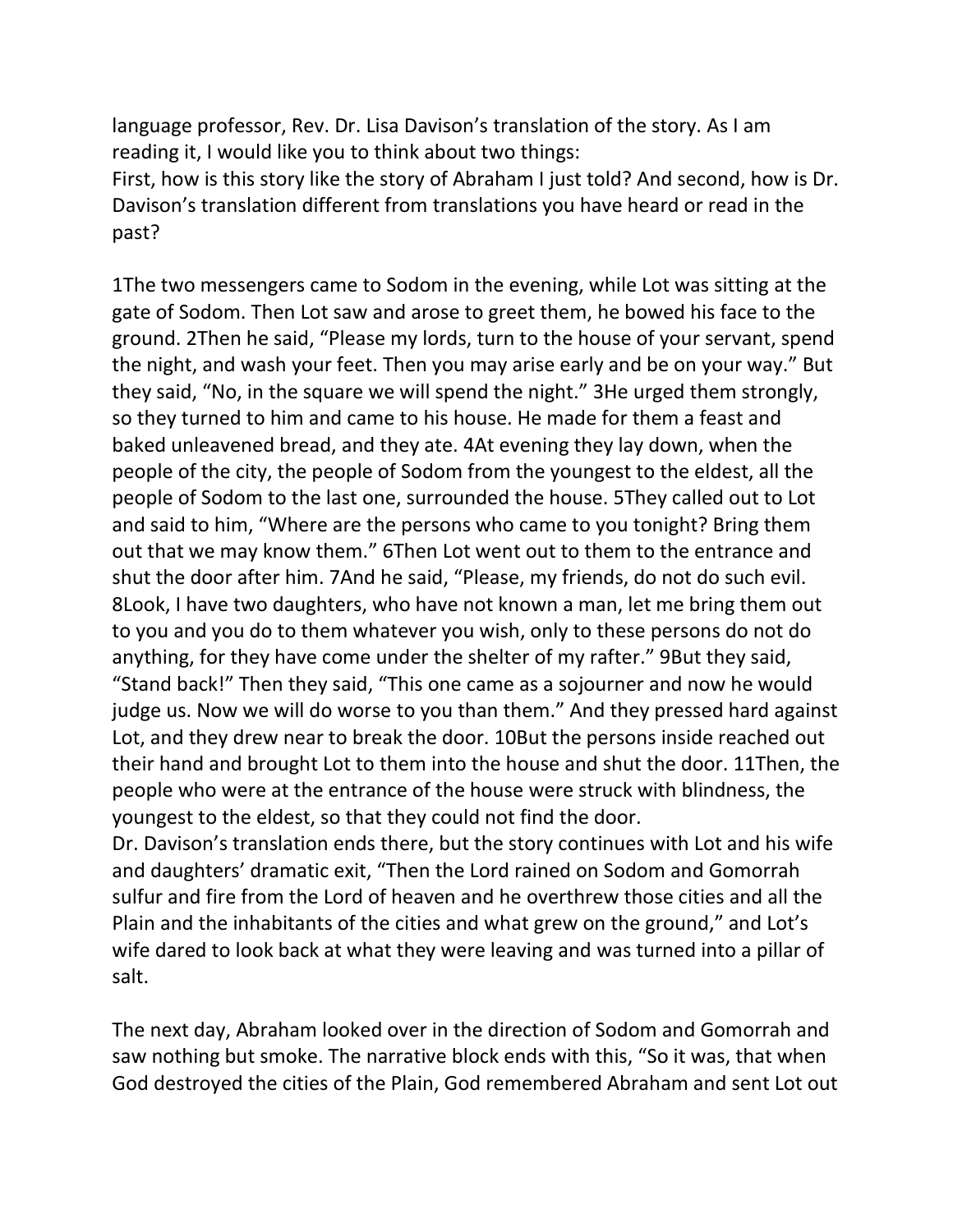of the midst of the overthrow; when he overthrew the cities in which Lot had settled."

I asked you to think about how the story of Abraham and this story of Lot are similar. I hope you picked up on the ways in which both Abraham and Lot welcomed and cared for their visitors. Again, hospitality is a big deal in the Jewish tradition. Both Abraham and Lot opened their homes, provided food, and a safe place to rest for the visitors. In Lot's story, though, the safe place quickly became dangerous.

This brings me to the second question I asked you to think about, "How is Dr. Davison's translation different from translations you have heard or read in the past?

You probably noticed something different in verse 4, "At evening they lay down, when the people of the city, the people of Sodom from the youngest to the eldest, all the people of Sodom to the last one, surrounded the house."

Let's compare that to some the New Revised Standard Translation, which generally is the translation we use in worship. Here is verse 4 in the New Revised Standard Version, "But before they lay down, the men of the city, the men of Sodom, both young and old, all the people to the last man, surrounded the house…" There is a pretty important difference between the two version, wouldn't you say? Who exactly surrounded the house? All the people or just the men? Dr. Davison's translation says "the people of Sodom, from the youngest to the oldest…" while the NRSV says, "the men of the city, the men of Sodom, both young and old, surrounded the house." The other translations I checked, the King James Version and the New International Version, both used the word, "men," instead of people.

This matters. If there were men and women in that crowd, then using this text to illustrate what God thinks of homosexuality doesn't make much sense, does it? So, here is the rationale behind Dr. Davison's translation which makes sense to me, especially because of the way this story has been understood in the Jewish tradition. The Hebrew word for man is *'ish*. The masculine plural form of *'ish*, is *anashim* and that is the word translated here as "men," although, the root of the word is *anush*, which means, "human."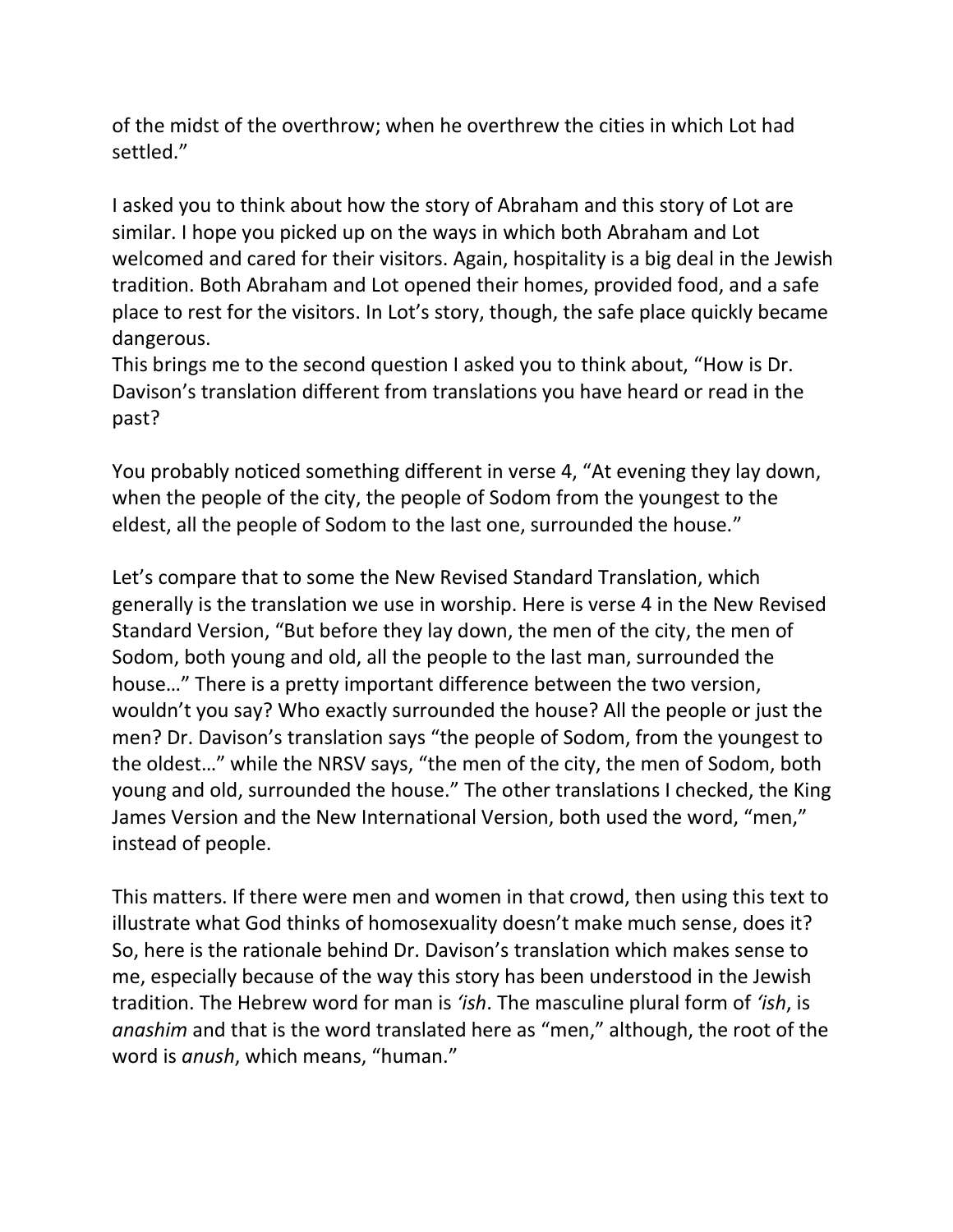Here's the important thing, though, the Hebrew word anashim is very often used to describe a group of people that includes men and women, but in English it traditionally has been translated in the masculine form, rather than the genderneutral form. Think of it in terms of using the word mankind. We understand mankind to mean all humans, but mankind, literally understood is masculine. You many have noticed that the word humankind is often substituted for mankind. We know better, so we do better.

Dr. Davison's explanation of her translation rings true to me, not only because she is an extremely gifted scholar, but because within the Jewish tradition this text has not been as a critique of homosexuality and it is, first and foremost, their text. Recall that, in the biblical narrative, God was on to Sodom's bad behavior before this incident took place. In the Jewish tradition, and throughout both the Hebrew Bible and New Testament, Sodom and Gomorrah's downfall had nothing to do with homosexuality, but with inhospitality, greed, idolatry, and injustice.

For example, in Jeremiah 50, the prophet, in an address about the injustice in Babylon, writes, "As when God overthrew Sodom and Gomorrah and their neighbors, says the Lord, so no one shall live there, nor shall anyone settle in her." And in the New Testament, in Luke 10, Jesus was talking to his disciples about hospitality and told them, "But whenever you enter a town and they do not welcome you, go out into its streets and say, **<sup>11</sup>** 'Even the dust of your town that clings to our feet, we wipe off in protest against you… **<sup>12</sup>** I tell you, on that day it will be more tolerable for Sodom than for that town." Nowhere in the Bible is there a mention of this story having anything to do with a condemnation of men having sex with men. Nowhere.

And really, isn't it just stunning that, for centuries, Christians have been more interested in talking about the desires of the violent crowd in this story then they have been in talking about the actions of a father who was willing to hand over his daughters to appease the violent crowd? I wonder how the world would be different had people of faith been disgusted by that? The point of the story, though, is that God is disgusted when we are inhospitable to each other, when we deny each other justice, when we use violence to get what we want.